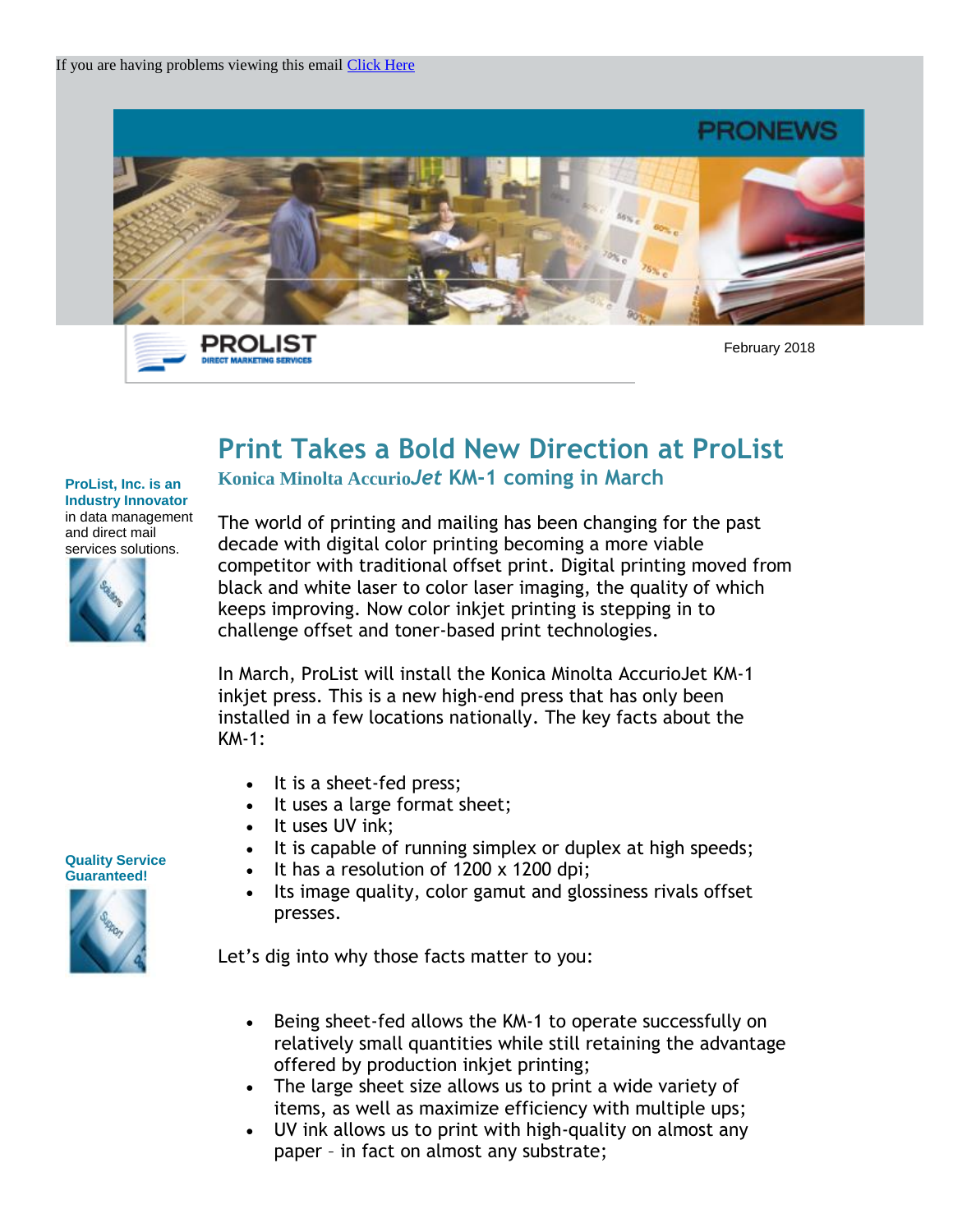- The KM-1 runs one or two sided at high production speeds allowing it to be competitive with other print technologies at larger quantities;
- The high resolution makes the print quality of the KM-1 comparable to offset printing – and in many cases, better.

Some of the applications we have planned for this new capability:

## **Contact Us Today!**

**Dave Lewis [dlewis@prolist.com](mailto:dlewis@prolist.com) 301 924-4545 [www.ProList.com](http://trk.publicaster.com/click/c2f1-ujoiw-gvrhvt-73hxzcz6/)**



- **Zero-inventory renewals and acknowledgements**. Because the KM-1 personalizes while it prints, we can print full forms exactly as they are needed, along with precise quantities of other inserts, from one color buck-slips to full-color inserts. The KM-1's versatile substrate abilities allow all components to be printed on-demand as needed. The only thing you need to supply is envelopes.
- **Full personalized postcards and self-mailers**. The KM-1 will allow us to create fully personalized self-mailers and postcards affordably and quickly. The print quality really is astonishing, and using ink instead of toner makes digital color affordable in much larger quantities.
- **True one-stop print and mail**. While ProList enjoys an excellent relationship with many of the finest printers in the nation, the KM-1 will allow us to create many print and mail projects entirely in-house – better control, turnaround, and affordable pricing.
- **Last minute component replacement**. Forget a lift note? No problem – the KM-1 can produce it with offset quality and greatly reduced turnaround.
- **Variable color applications.** Adding color to your variable print applications has been shown time and again to boost response. With the KM-1, ProList adds tremendous new capabilities that can make variable color affordable and versatile.

The move to high-quality, high-production inkjet is an important next step for ProList, and for the entire printing and mailing industry. Stay tuned as this important new tool is installed in March – we'll be sharing tons of information and ideas in the coming months!

## **The Future, Part 2**

**The Informed Delivery train is leaving the station. Shouldn't you be on board?**

Informed Delivery, the USPS program that sends black & white pictures of their mail to consumers, is becoming a real thing. Numbers are starting to matter. There are a few more future-y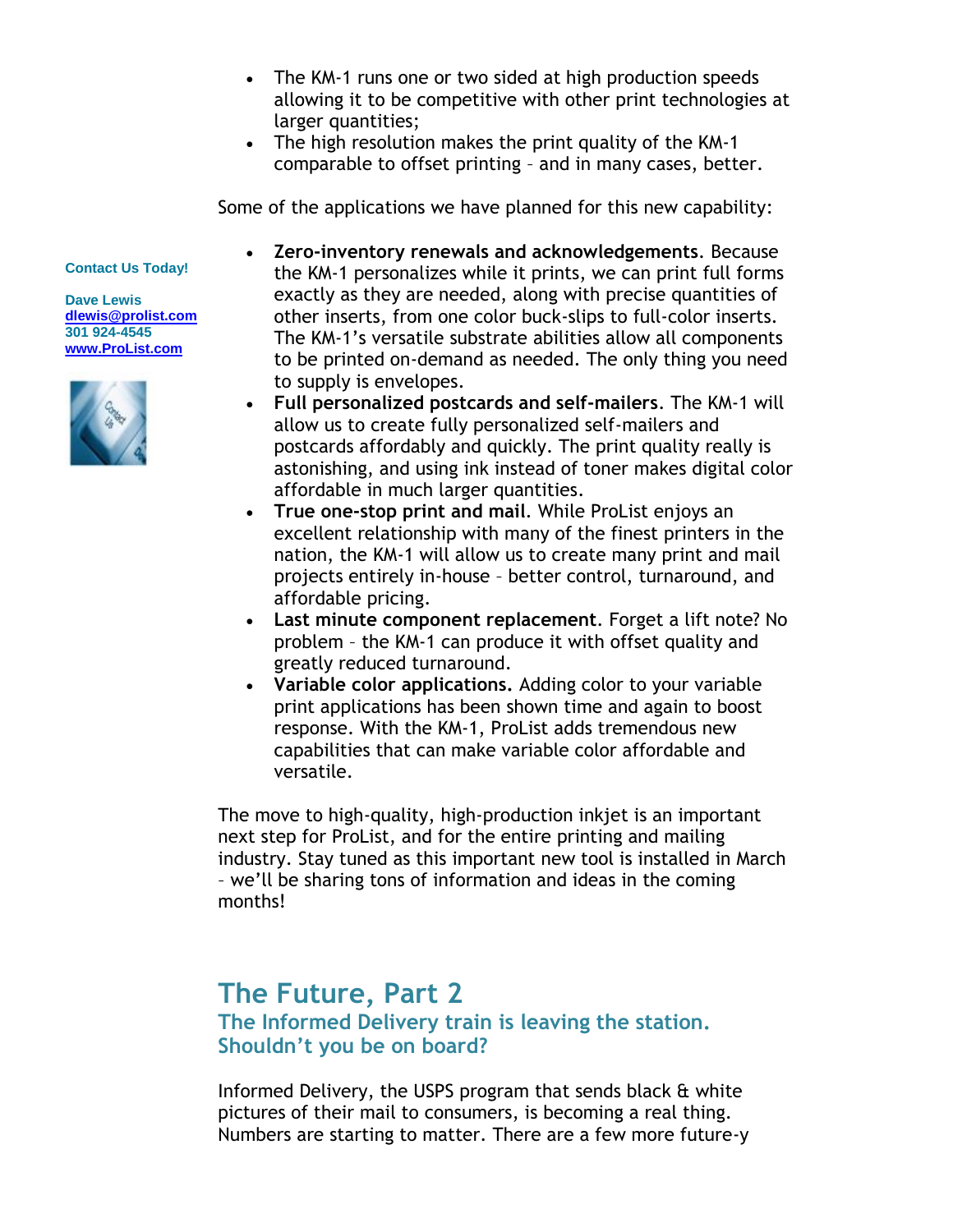moves you can make.

The numbers keep getting better – the program currently has 7.1 million registered households, 3.34 million of whom get a daily email from USPS. That's about 4.5% and 2.2% of the households in the US, respectively. These also tend to be folks who are deeply engaged with their mail. One nonprofit recently reported a 10% click-through rate on people who viewed their Informed Delivery ad. They went directly to the donation page before they even saw the mail piece.

We do not want to oversell this – it was 10% of a small percentage of their prospects, but enough to be getting measurable. And the numbers keep growing.

This is a very inexpensive program to participate in. At ProList, we are now offering to add Informed Delivery advertising to your campaigns at an extremely low fixed cost. There are currently two levels at which you can participate through ProList:

- **Representative image**. You upload a jpeg image to us. We will set that image up with the Informed Delivery program so that it shows up in place of the black & white picture of the mail piece. You provide the image, we set it up. This is not a clickable ad. Our fee: \$25/image.
- **Representative image and ride-along ad**. You upload two jpeg images: The representative image, as above, and a "click here" ride-along image that will appear immediately below the representative image. This IS clickable and we will provide a trackable URL so you can see how much activity you get on the link. The cost for this service is \$125.

These prices are based on you providing ready-to-go images meeting the specifications we provide.

In the future, we expect to be able to provide unique URL's for each mail piece, so you can see exactly who clicked, and provide a unique online experience for them. More on that as it becomes available.

Some of the applications we have planned for this new capability:

- It costs almost nothing;
- It's very easy to execute;
- Your seeds typically clients and their associates will see the ad;
- You get a nearly free second touch with your mail;
- As the Postal Service continues to increase subscriptions, you will have the process in place.